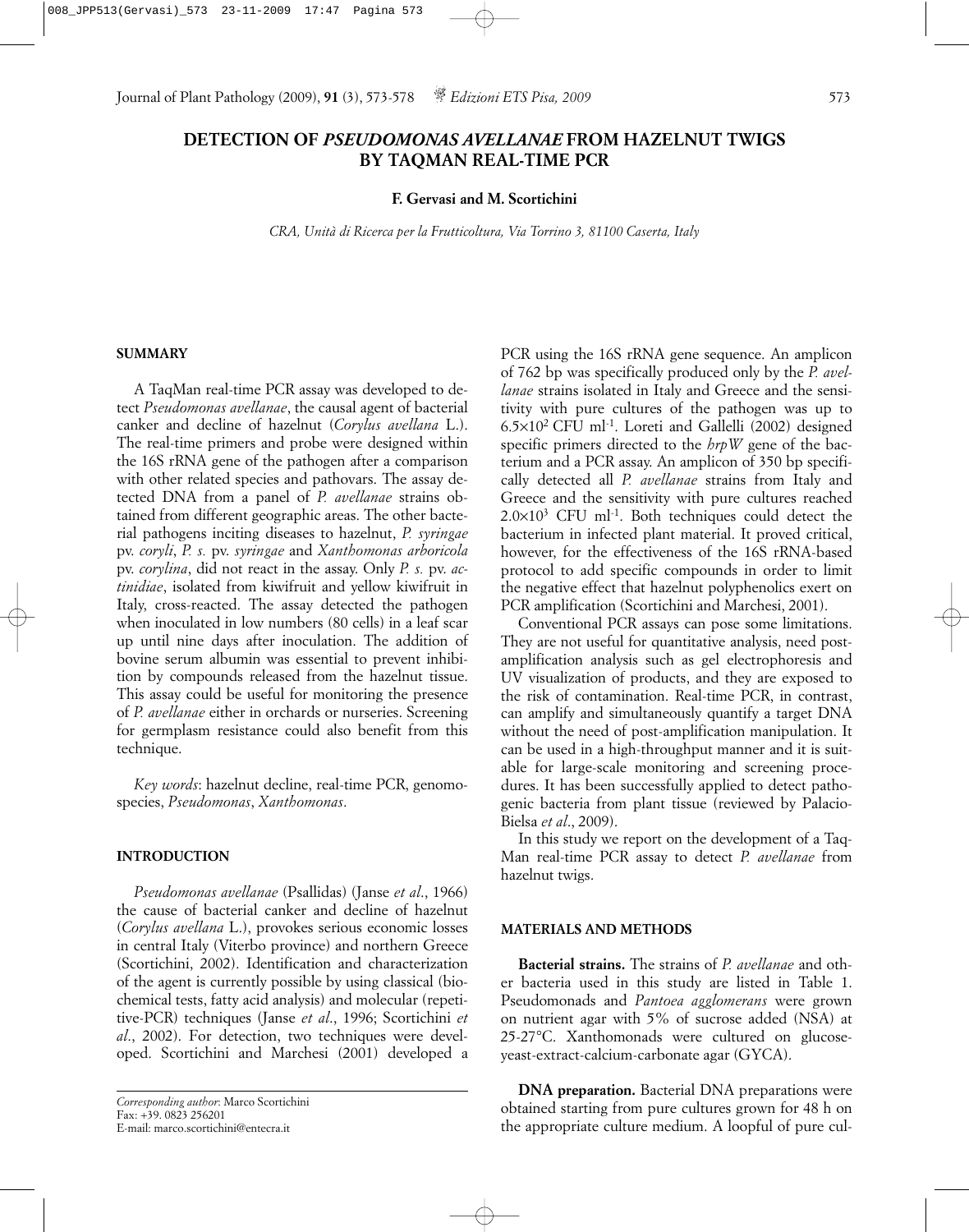| Species/pathovar                      | Strain designation        | Origin, year of isolation, host           | Real-time PCR |
|---------------------------------------|---------------------------|-------------------------------------------|---------------|
| Pseudomonas avellanae                 | BPIC $631$ <sup>T</sup>   | Greece, 1976, Corylus avellana            | $^{+}$        |
|                                       | CRA-PAV 013               | Italy, 1992, C. avellana                  | $^{+}$        |
|                                       | <b>CRA-ISF 2059</b>       | Italy, 1994, C. avellana                  | $^{+}$        |
|                                       | CRA-PAV 1265              | Italy, 2003, C. avellana                  | $^{+}$        |
|                                       | <b>CRA-FRU NOC2</b>       | Italy, 2006, C. avellana                  | $^{+}$        |
|                                       | <b>CRA-FRU NOC3</b>       | Italy, 2006, C. avellana                  | $^{+}$        |
|                                       | <b>CRA-FRU VNOC3</b>      | Italy, 2007, C. avellana                  | $^{+}$        |
|                                       | <b>CRA-FRU VTGR9</b>      | Italy, 2007, C. avellana                  | $^{+}$        |
| Pseudomonas syringae pv. coryli       | NCPPB $4273$ <sup>T</sup> | Italy, 1995, Corylus avellana             |               |
|                                       | PD 3453                   | Italy, 1995, C. avellana                  |               |
|                                       | CRA-PAV 598               | Italy, 1995, C. avellana                  |               |
|                                       | DPP 48                    | Italy, 1999, C. avellana                  |               |
|                                       | <b>DPP 51</b>             | Italy, 1999, C. avellana                  |               |
| Pseudomonas syringae pv. morsprunorum | <b>NCPPB 2427</b>         | Switzerland, 1971, Prunus armeniaca       |               |
|                                       | <b>NCPPB 2787</b>         | Greece, 1975, Prunus avium                |               |
|                                       |                           |                                           |               |
| Pseudomonas syringae pv. syringae     | CRA-PAV 14a               | Italy, 1998, Corylus avellana             |               |
|                                       | CRA-PAV P11               | Italy, 1998, C. avellana                  |               |
|                                       | CRA-PAV 1365              | Italy, 2006, C. avellana                  |               |
|                                       | <b>CRA-PAV 1386</b>       | Italy, 2007, C. avellana                  |               |
|                                       | CRA-PAV 1394              | Italy, 2007, C. avellana                  |               |
|                                       | <b>CRA-PAV 1431</b>       | Italy, 2007, C. avellana                  |               |
| Pseudomonas syringae pv. tomato       | CRA-FRU 228               | Brasil, 1996, Lycopersicon esculentum     |               |
|                                       | CRA-FRU 617               | Italy, 1996, L. esculentum                |               |
|                                       |                           |                                           |               |
| Pseudomonas syringae pv actinidiae    | NCPPB 3739 <sup>T</sup>   | Japan, 1984, Actinidia deliciosa          |               |
|                                       | <b>CRA-FRU Act 2</b>      | Italy, 2001, A. deliciosa                 | $^{+}$        |
|                                       | CRA-FRU Act 3             | Italy, 2001, A. deliciosa                 | $^{+}$        |
|                                       | <b>CRA-FRU Act 4</b>      | Italy, 2001, A. deliciosa                 | $^{+}$        |
|                                       | CRA-FRU Act chi 1         | Italy, 2008, A. chinensis                 | $^{+}$        |
|                                       | CRA-FRU Act chi 2         | Italy, 2008, A. chinensis                 | $^{+}$        |
|                                       | CRA-FRU Act chi 3         | Italy, 2008, A. chinensis                 | $^{+}$        |
|                                       | CRA-FRU Act chi 4         | Italy, 2008, A. chinensis                 | $^{+}$        |
| Pseudomonas viridiflava               | <b>NCPPB 1252</b>         | United Kingdom, 1960, Pyrus communis      |               |
|                                       |                           | United Kingdom, 1972, Lycopersicon        |               |
| Pseudomonas corrugata                 | <b>NCPPB 2450</b>         | esculentum                                |               |
|                                       | CRA-FRU 21                | Italy, 1996, L. esculentum                |               |
| Pseudomonas marginalis pv. marginalis | PD 1630                   | USA, 1990, Dieffenbachia sp.              |               |
| Pseudomonas savastanoi pv. fraxini    | PD 117                    | The Netherlands, 1978, Fraxinus excelsior |               |
| Xanthomonas arboricola pv. corylina   | NCPPB $935T$              | USA, 1939, Corylus maxima                 |               |
|                                       | NCPPB 984                 | USA, 1941, C. maxima                      |               |
|                                       | NCPPB 2896                | United Kingdom, 1976, C. avellana         |               |
|                                       | CRA-FRU 235               | Italy, 1997, C. avellana                  |               |
|                                       | CRA-FRU 238               | Italy, 1999, C. avellana                  |               |
|                                       | CRA-FRU 504               | Italy, 2002, C. avellana                  |               |
|                                       | CRA-FRU 505               | Italy, 2005, C. avellana                  |               |
|                                       |                           |                                           |               |
|                                       | <b>CRA-FRU 3657</b>       | Italy, 2007, C. avellana                  |               |
| Pantoea agglomerans                   | CRA-FRU 14aq              | Italy, 2002, Corylus avellana             |               |

**Table 1.** List of bacterial species and pathovars used in this study and response of the TaqMan real-time assay.

BPIC: Culture Collection of the Benaki Phytopathology Institute, Kiphissia-Athens, Greece CRA-ISF: Culture Collection of Centro di Ricerca per la Frutticoltura, Roma, Italy CRA-PAV: Culture Collection of Centro di Ricerca per la Patologia Vegetale, Roma Italy DPP: Culture Collection of Department of Plant Protection, University of Sassari, Italy NCPPB: National Collection of Plant Pathogenic Bacteria, York, United Kingdom PD: Culture Collection of the Plant Protection Service, Wageningen, The Netherlands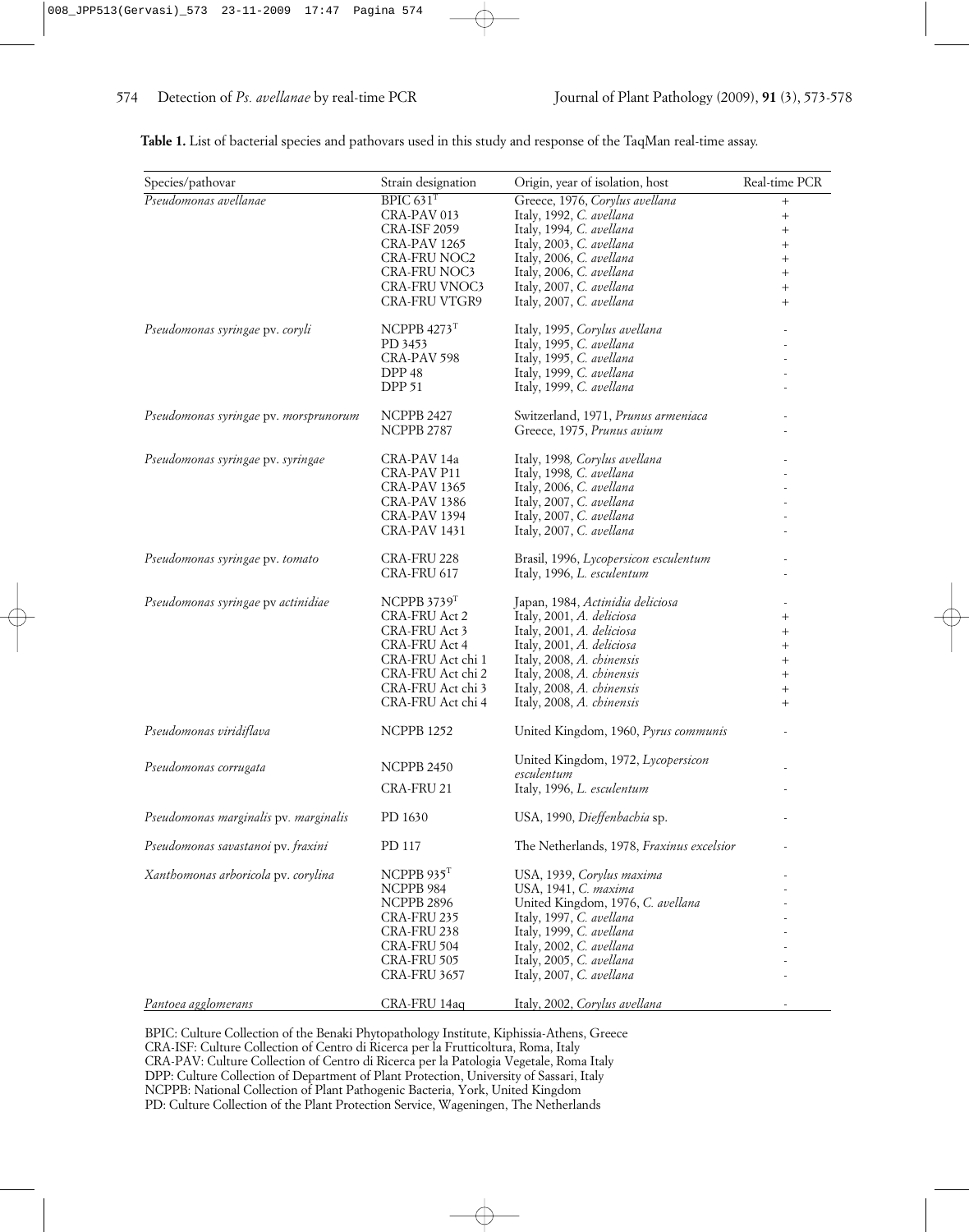ture was suspended in sterile bidistilled water and centrifuged at 13,000 *g* for 2 min. The pellet was resuspended in 100 µl of 50 mM NaOH, and the suspension heated at 95°C for 15 min, and centrifuged 13,000 *g* for 2 min. The supernatant was collected, an equal volume of chloroform/isoamyl alcohol (24:1) added, mixed thoroughly, and centrifuged at 10,000 *g* for 5 min at room temperature. The aqueous phase was transferred to a new tube, 5 M NaCl added to a final concentration of 2 M NaCl, mixed with two volumes of absolute ethanol, and kept 2 h at -20°C. Then this phase was centrifuged at 14,000 *g* for 10 min at 4°C; the supernatant was decanted, the pellet washed with 70% (v/v) ethanol, air dried and dissolved in 40 µl of double-distilled water. The quantity and quality of the DNA were determined by spectrophotometer (GeneQuant, Pharmacia, USA).

**Primer and probe design.** The 16S gene sequences of *P. avellanae* and related pseudomonads from the NCBI databank were aligned by the BioEdit sequence alignment editor (Ibis Bioscience, USA). Within these alignments, specific regions, unique to each target organism, were identified. A BLAST search was performed in order to find the best consensus sequence and to ensure that no non-target organism of which a sequence is present in the database had a homologous sequence. Annealing sites for primers and the specific TaqMan probe were manually designed within the region exhibiting the best consensus sequence. Two primers and a probe were designed based on the regions of the 16S rRNA gene of *P. avellanae* ISF 2059 which exhibited suitable variability within the region when compared with the related pseudomonads (Table 2). The distance of the primers was chosen to cover a length of 82 bp to ensure efficient PCR replication. The forward primer, Pavel-F, was a 20-mer covering positions 422-441. The reverse primer, Pavel-R, was a 19-mer covering positions 486-504. The probe, Pavel-MGB, is a 17-mer Taq-Man-MGB probe covering the positions 454-470, a region between that of the primers.

Primers and probe were synthesized by Applied Biosystems (USA). The minor groove binder (MGB) probe was covalently labelled by the manufacturer at the 5' end with the reporter dye FAM and, at the 3' end, with the non-fluorescent quencher NFQ1. The MGB

probe increases the affinity of the TaqMan probe for the target sequence allowing shorter probes to be used, often increasing the sequence specificity of the detection system, and improving the quenching of the reporter signal due to the shorter distance between reporter and quencher. Moreover, the MGB probe allows the design of a probe with a low G/C percentage; this stabilizes the A/T rich duplexes more than the G/C ones increasing the Tm of A/T rich probes (Kutyavin *et al.*, 2000).

**TaqMan real-time PCR assay conditions.** The reactions were performed in 96-well plates in a Bio-Rad iCycler thermal cycler iQ5 (Bio-Rad, USA). Amplification reaction mixture  $(25 \text{ µ})$  consisted of 2  $\text{µ}$  of DNA template, 1x PCR Buffer II (Applied Biosystems, USA), 4 mM  $MgCl<sub>2</sub>$ , 200 µM dNTPs (each), 300 nM primers (each), 200 nM TaqMan MGB probe, 1.25 U AmpliTaq Gold DNA polymerase (Applied Biosystems, USA). For detection in crude plant tissue extracts, 400 ng/µl ultrapure bovine serum albumin (BSA) (Applied Biosystems, USA). was added to reduce the negative effect of polyphenols on PCR amplification (Kreader, 1996; Weller *et al*., 2007; Kageyama *et al*., 2003). The template was 10 ng/PCR of DNA extracted from pure culture for the assay specificity or 2 µl from crude plant extract for spiking to test the assay *in vivo*. Cycling conditions were as follows: initial activation at 95°C for 10 min, followed by 45 two-step cycles comprising 10 sec at 95°C and 45 sec at 60°C.

**Performance and specificity of the assay.** Performance was analysed by running five ten-fold serial dilutions of purified *P. avellanae* CRA-PAV 1265 DNA in sterile double-distilled water. Two separate runs of two separate *P. avellanae* DNA dilution series were analysed. The mean slope of the linear regression line between logarithmic values of *P. avellanae* DNA concentration and cycle threshold number (Ct) values was used to calculate the amplification efficiency, E=(10<sup>[-1/slope]</sup>)-1, where 1 corresponds to 100% amplification efficiency (Pfaffl, 2001; Rasmussen, 2001). The correlation coefficient  $(R^2)$  was also determined. The specificity of the primers targeting *P. avellanae* was assessed by checking the DNAs of related bacterial species and pathovars listed in Table 1, and prepared as described above for *P. avellanae*. Each DNA was tested in dupli-

**Table 2.** Nucleotide sequences of TaqMan real-time PCR primers and of the minor groove binder (MGB) probe developed in this study.

| Primer/Probe | Orientation | Sequence $(5'-3')$         | Length<br>(nt) | (°C  | GC content<br>(%) |
|--------------|-------------|----------------------------|----------------|------|-------------------|
| Pavel-F      | Forward     | GCACTTTAAGTTGGGAGGAA       | 20             | 64.5 | 45                |
| Pavel-R      | Reverse     | <b>CAGAGTTAGCCGGTGCTTA</b> | 19             | 65.8 | 52.6              |
| Pavel-MGB    | Probe       | AATACGTATCTGTTTTG-MGB      |                | 52.1 | 29.4              |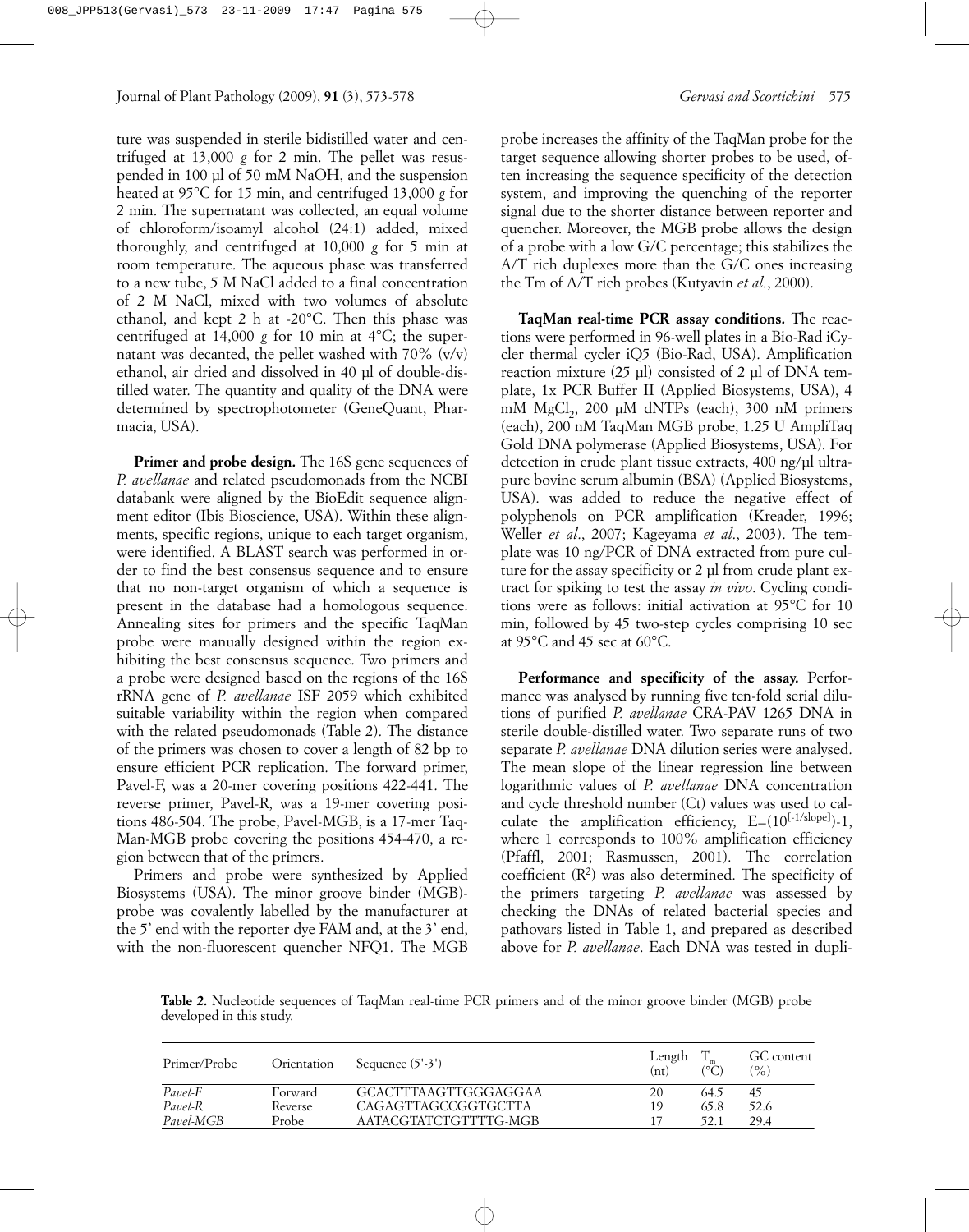cate, and *P. avellanae* CRA-PAV 1265 was used as positive control.

**Sensitivity of the assay for infected hazelnut twigs.** Samples of artificially inoculated hazelnut material were used. Twigs of field-cultivated hazelnut cultivar Tonda Gentile Romana were inoculated at the beginning of autumn by following the method of Scortichini and Lazzari (1996) and Scortichini *et al.* (2002b). Ten ul of bacterial suspensions of *P. avellanae* 1265 serially diluted ten-fold in sterile physiological saline (SPS; 0.85% NaCl in distilled water) from  $8x10^7$  CFU ml<sup>-1</sup> to  $8x10^2$  CFU ml<sup>-1</sup> photometrically determined, were placed, at the beginning of October, on the leaf scar of a one-year old twig, using 30 twigs. Each dose was replicated five times. Control twigs were inoculated with SPS only. After one, two, seven and nine days post-inoculation, the twigs were removed from the tree and two slices (20-40 mg total) from the leaf scar were excised using a sterile scalpel, collected in a 2.0 ml Eppendorf tube, 320 µl of SPS added, and crushed by a sterile micro pestle. After an incubation of 25 min at room temperature, 280 µl of the suspension was collected into a new tube and centrifuged at 13,000 *g* for 10 min. The supernatant was discarded, and the pellet resuspended in 20 µl of SPS. Two µl of this crude suspension were directly used as template in the PCR. Each crude suspension was run in three replicates and the mean Ct values calculated.

## **RESULTS**

**Performance and specificity of the assay.** Parameters were determined by amplifying ten-fold dilutions of *P. avellanae* DNA (from 100 ng to 10 pg per reaction). Each dilution was amplified in three replicates and the



**Fig. 1.** Linear regression generated by ten-fold dilution of bacterial DNA (picograms) and the threshold cycle values as detected by the TaqMan real-time PCR assay. The amplification efficiency is 99.7 and the regression  $\mathbb{R}^2$  is 0.99.

mean Ct used for a linear regression analysis. A slope of  $-3.33$  (efficiency 99.7) and a regression  $\mathbb{R}^2$  value of 0.99 indicated a good fitness for a real-time PCR assay (Fig. 1). A panel of *P. avellanae* strains and other bacterial species were tested to check the specificity. Results are summarized in Table 1. The assay detected all *P. avellanae* strains from various geographic locations used in this study (Fig. 2). The amplification plot showed that all isolates crossed the threshold-line between cycles 14 and 15, when the same amount of bacterial DNA (from 100 ng to 10 pg per reaction per strain) was tested. The other hazelnut pathogens (i.e. *P. syringae* pv. *coryli*, *P. s*. pv. *syringae* and *X. a*. pv. *corylina*), other phytopathogenic pseudomonad strains, and *Pantoea agglomerans* did not react (Fig. 3). Remarkably. *P. s.* pv. *actinidiae* strains originating from Italy showed a strong signal with our probe. *P. s*. pv. *actinidiae* NCPPB 3739, the type-strain of the pathovar, isolated in Japan, however, did not show amplification. No signal was detected for the negative controls included in the test.

**Sensitivity of the assay with samples of infected hazelnut twigs.** Detection sensitivity was determined using three replicates of extracts of artificially inoculated hazelnut twigs. The assay was able to detect *P. avellanae* CRA-PAV 1265 artificially inoculated in low concentration (i.e.  $8\times10^3$  CFU/ml) on/in leaf scars up to nine days after inoculation. The addition of BSA proved essential to enable DNA amplification since no amplification was recorded when it was not added. No amplification signal was detected for the negative controls.



**Fig. 2.** Sensitivity of the TaqMan real-time PCR assay for the detection of *Pseudomonas avellanae*. Amplification plot from the Bio-Rad iCycler thermal cycler iQ5 detection system showing cycle threshold number (Ct) versus normalized fluorescent values of a dilution series of DNA from a panel of *P. avellanae* strains. Different panel of curves represent *P. avellanae* strains from Italy and the type-strain from Greece tested with the assay at decreasing doses. The reaction did not produce any detectable amplicon for the negative control samples.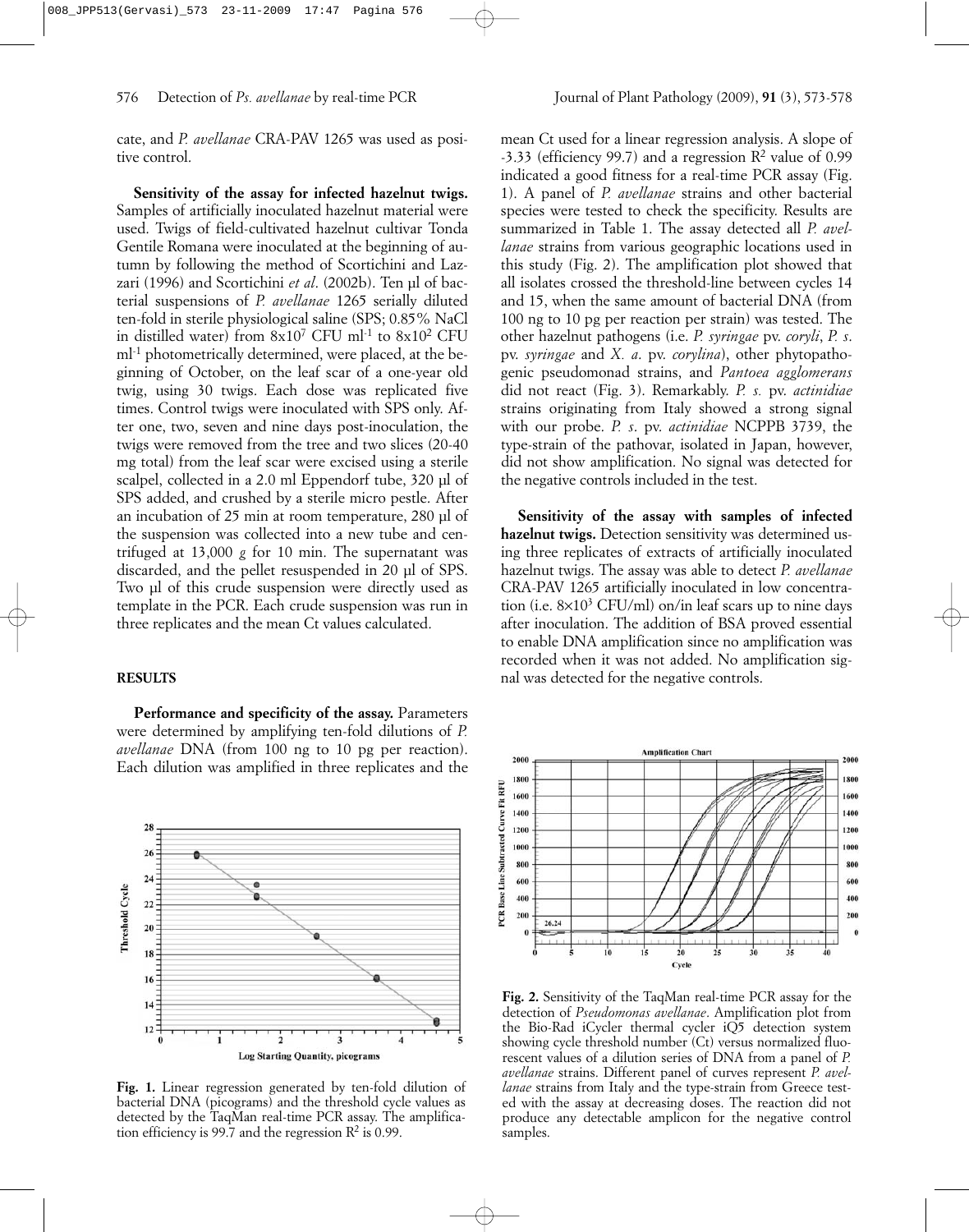

**Fig. 3.** Specificity of the TaqMan real-time PCR assay for the detection of *Pseudomonas avellanae,* for a number of other bacterial hazelnut pathogens, other phytopathogenic pseudomonads and *Pantoea agglomerans*. Curves showing fluorescence increasing at cycle threshold number (Ct) between 14 and 15 correspond to DNA preparations from pure cultures of *P. avellanae* strains from Italy and the type-strain from Greece and an Italian strain of *P. s.* pv. *actinidiae*. The reaction did not produce any detectable amplicon (i.e. no increasing curves present at the bottom of the plot) for all the other species and pathovars reported in Table 1, including the type strain of *P. s*. pv. *actinidiae* from Japan.

#### **DISCUSSION**

The assay developed has potential for rapid detection of *P. avellanae*. Primers and probe targeted to the 16S rRNA gene of the bacterium enabled detection of a panel of *P. avellanae* strains from Greece and Italy. None of of the strains we tested of other bacterial pathogens inciting diseases on hazelnut, namely *P. s.* pv. *coryli*, *P. s*. pv. *syringae* and *X. a*. pv. *arboricola*, cross-reacted in the assay. Some Italian strains of *P. s*. pv. *actinidiae*, the causal agent of bacterial canker of kiwifruit (*Actinidia deliciosa* Liang *et* Ferguson) and yellow kiwifruit (*A. chinensis* Planchon) strains isolated in Italy (Scortichini, 1994; Ferrante and Scortichini, 2009), however, strongly cross-reacted with our probe. The *P. s*. pv. *actinidiae* type-strain, isolated in Japan (Takikawa *et al*., 1989), did not cross-react. These findings once more confirm the genetic relatedness of this pathovar with *P. avellanae* (Scortichini *et al*., 2002b) and point out that genetic variability exists within this pathovar. Similarly, Weller *et al.* (2007) found that their TaqMan real-time PCR assay, exploiting the *pep* (prolylendopeptidase) gene of *Xanthomonas arboricola*, detected not only *X. a*. pv. *fragariae* but also cross-reacted with some strains of *X. a*. pv. *corylina* and pv. *pruni*.

For reliable use of the protocol, addition of BSA proved critical since, as previously noted (Scortichini and Marchesi, 2001), PCR-inhibiting compounds are present in macerated hazelnut twigs. For preliminary adjustment of the assay, we monitored the pathogen up

to nine days from inoculation. Additional study is necessary to further investigate the sensitivity and specificity of the real-time PCR assay in for use in epidemiological studies with epiphytic and/or latent populations of the pathogen.

#### **REFERENCES**

- Ferrante P., Scortichini M., 2009. Identification of *Pseudomonas syringae* pv. *actinidiae* as causal agent of bacterial canker of yellow kiwifruit (*Actinidia chinensis* Planchon) in central Italy. *Journal of Phytopathology* **157** (in press).
- Janse J.D., Rossi M.P., Angelucci L., Scortichini M., Derks J.H.J., Akkermans A.D.L., De Vrijer R., Psallidas P., 1996. Reclassification of *Pseudomonas syringae* pv. *avellanae* as *Pseudomonas avellanae* (spec. nov.), the bacterium causing canker of hazelnut (*Corylus avellana* L.). *Systematic and Applied Microbiology* **19**: 589-595.
- Kageyama K., Komatsu T., Suga H., 2003. Refined PCR protocol for detection of plant pathogens in soil. *Journal of General Plant Pathology* **69**: 153-160.
- Kreader C.A., 1996. Relief of amplification inhibition in PCR with bovine serum albumin or T4 gene 32 protein. *Applied and Environmental Microbiology* **62**: 1102-1106.
- Kutyavin I.V., Afonina I.A., Mills A., Gorn V.V., Lukhtanov E.A., Belousov E.S., Singer M.J., Walburger D.K., Lokhov S.G., Gall A.A., Dempcy R., Reed M.W., Meyer R.B., Hedgpeth J., 2000. 3'minor groove binder-DNA probes increase sequence specificity at PCR extension temperatures. *Nucleic Acids Research* **28**: 655-661.
- Loreti S., Gallelli A., 2002. Rapid and specific detection of virulent *Pseudomonas avellanae* strains by PCR amplification. *European Journal of Plant Pathology* **108**: 237-244.
- Palacio-Bielsa A., Cambra M.A., López M.M., 2009. PCR detection and identification of plant-pathogenic bacteria: updated review of protocols (1989-2007). *Journal of Plant Pathology* **91**: 249-297.
- Pfaffl M.W., 2001. A new mathematical model for relative quantification in real-time RT PCR. *Nucleic Acids Research* **29**: 2002-2007.
- Rasmussen R., 2001. Quantification in the lightcycler. In: Meuer S., Wittwer C., Nakagawara K. (eds). Rapid cycle real-time PCR. Methods and Applications, pp. 21-34. Springer, Heidelberg, Germany.
- Scortichini M., 1994. Occurrence of *Pseudomonas syringae* pv. *actinidiae* in Italy. *Plant Pathology* **43**: 1035-1038.
- Scortichini M., Lazzari M., 1996. Systemic migration of *Pseudomonas syringae* pv. *avellanae* in twigs and young shoots of hazelnut and symptom development*. Journal of Phytopathology* **144**: 215-219.
- Scortichini M., Marchesi U., 2001. Sensitive and specific detection of *Pseudomonas avellanae* using primers based on 16S rRNA gene sequences. *Journal of Phytopathology* **149**: 527-532.
- Scortichini M., 2002. Bacterial canker and decline of European hazelnut. *Plant Disease* **86**: 704-709.
- Scortichini M., Marchesi U., Rossi M.P., Di Prospero P., 2002a. Bacteria associated with hazelnut (*Corylus avellana* L.) decline are of two groups: *Pseudomonas avellanae* and